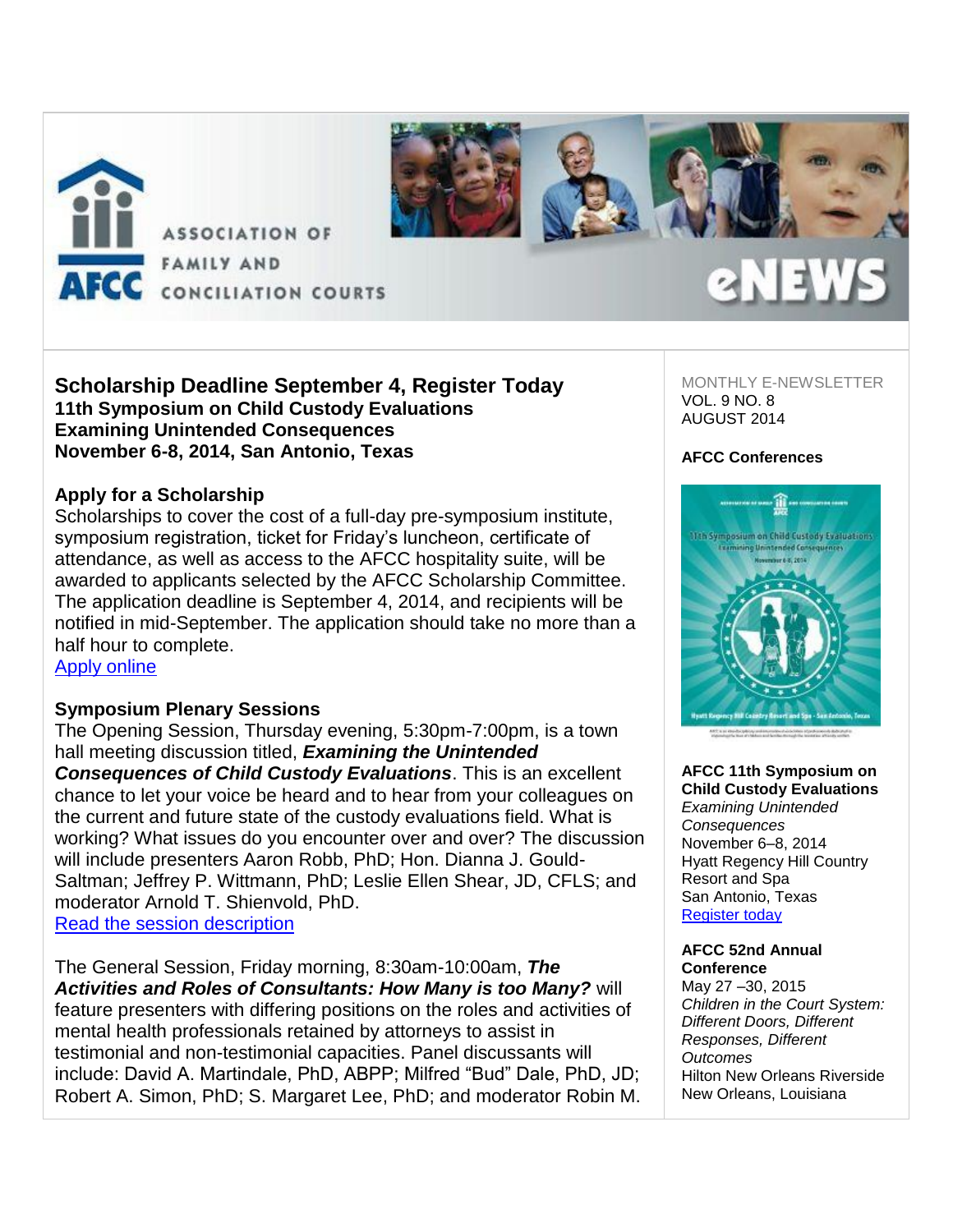#### Deutsch, PhD. [Read the session description](http://afcc.networkats.com/members_online/utilities/emailct.asp?770247ad9c8a939f19b3feaeba0efc2934d1a57bd27f79d176c6e7a81c91da410e8e55f0004a5303)

## **Register for the Symposium**

Register and make sure your payment is received on or before October 10, 2014, to receive the discounted early registration rate. If you are not already a member, or know someone who should become a member, AFCC members always get the best prices on registration. Join AFCC when you register for the Symposium to save up to \$100. [Register today](http://afcc.networkats.com/members_online/utilities/emailct.asp?ddc43bee60fb7b98f5bcd066d2228ab863d8b60ad27f79d176c6e7a81c91da410e8e55f0004a5303) 

[View the program brochure](http://afcc.networkats.com/members_online/utilities/emailct.asp?c74ada4c145906829f3a4bdd366fddd99e144339d27f79d176c6e7a81c91da410e8e55f0004a5303) 

## **Hotel Reservations**

The AFCC room rate at the [Hyatt Regency Hill Country Resort and Spa](http://afcc.networkats.com/members_online/utilities/emailct.asp?bfeb99de7bd9c6591dd9ab197144dda15608a966d27f79d176c6e7a81c91da410e8e55f0004a5303) is \$159 per night for single and double occupancy. The resort fee is waived for reservations made at the AFCC special rate and includes inroom wi-fi and many other amenities. [Reserve your room online](http://afcc.networkats.com/members_online/utilities/emailct.asp?2e12fae41321ab6e981a0e9f37cdbe153ca5aeaad27f79d176c6e7a81c91da410e8e55f0004a5303) or call toll free 888-421-1442. On October 11, 2014, unreserved rooms in the AFCC block will be released and the special rate may no longer be available.

## **Exhibits and Advertising**

Introduce your organization and its products and services to the interdisciplinary professionals who attend AFCC conferences with an onsite exhibit or put your marketing piece in the hands of each attendee with a registration packet insert. See the [prospectus](http://afcc.networkats.com/members_online/utilities/emailct.asp?f92249b76d68c0717721014bf512e416db528d28d27f79d176c6e7a81c91da410e8e55f0004a5303) for more information.

# **Ask the Experts**

This month, in preparation for the Symposium on Child Custody Evaluations we are please to offer two Ask the Experts columns. The authors of both will present full-day pre-symposium institutes on the topics Thursday, November 6, 2014, in San Antonio.

## **Ten Reasons to Reconsider** *NOT* **using the Rorschach in Your Child Custody Evaluations**

#### *By Robert Erard, PhD, Bloomfield, Michigan*

What's both the oldest and newest personality test being used in forensic practice? How can you get past what parents say about themselves and actually observe their personalities in action? Dr. Erard explains how the recently developed Rorschach Performance Assessment System (R-PAS®) addresses previous concerns about forensic use of the Rorschach and describes how it complements the use of self-report methods (such as interviews, questionnaires, and "objective" personality tests) to enrich and contextualize personality

#### [Call for proposals](http://afcc.networkats.com/members_online/utilities/emailct.asp?a22da3a91a57c8205e3595fb4100b89933f17fbfd27f79d176c6e7a81c91da410e8e55f0004a5303)

#### **AFCC Regional Training Conference** November 5 –7, 2015 Hyatt Regency Columbus Columbus, Ohio

#### **AFCC Training Programs**

#### *The Model Standards and Beyond: Custody Evaluations and Risk Management* David Martindale, PhD December 8-9, 2014

University of Baltimore School of Law, Student Center Baltimore, Maryland

#### *Parenting Coordination: Strategies for Helping Parents Improve Communication and Reduce*

#### *Conflict* Mindy Mitnick, EdM

December 10-11, 2014 University of Baltimore School of Law, Student Center Baltimore, Maryland

#### **AFCC Chapter Annual Conferences**

#### **Wisconsin Chapter Annual Conference**

*Understanding and Managing the Challenges of Relocation: A Factor Based Approach* September 26, 2014 Country Springs Hotel and Conference Center Pewaukee, Wisconsin [More information](http://afcc.networkats.com/members_online/utilities/emailct.asp?8154dfa10d2e0ff160085e6bc876325965c56ff8d27f79d176c6e7a81c91da410e8e55f0004a5303)

# **Florida Chapter Annual**

**Conference** October 16–18, 2014 The Wyndham Tampa **Westshore** Tampa, Florida [More information](http://afcc.networkats.com/members_online/utilities/emailct.asp?f6b6fa4d42b1e1bfc9195d0c4240198ab5242a55d27f79d176c6e7a81c91da410e8e55f0004a5303) 

**Ontario Chapter Annual**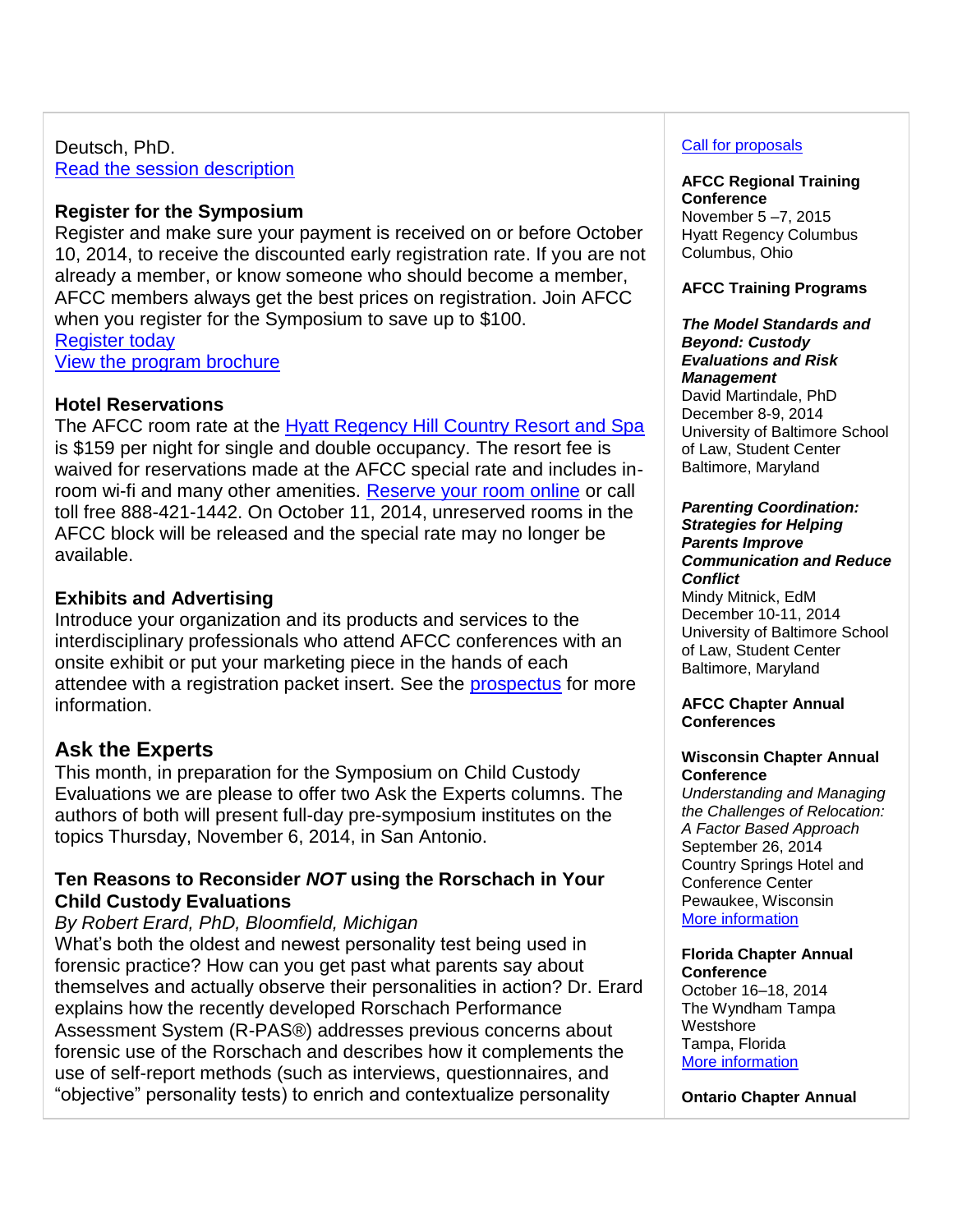description and provide incremental validity in multi-method child custody evaluations.

[Read more](http://afcc.networkats.com/members_online/utilities/emailct.asp?7bf64ad611dd0d3f7da6c73333d64f4240d65a75d27f79d176c6e7a81c91da410e8e55f0004a5303)

## **Ten Tips for Writing High Quality and Helpful Custody Evaluation Reports**

*By Robert L. Kaufman, PhD, ABPP, Oakland & San Rafael, California, and Daniel B. Pickar, PhD, ABPP, Santa Rosa, California* The preparation of a child custody evaluation (CCE) report is the culmination of a lengthy, often intense, stressful, and intrusive process for parents and children. Unless there is a trial in which the evaluator testifies, the CCE report may be the only means by which the parents, judge, and attorneys understand the evaluator's thinking. Despite the importance of CCE reports, little has been written about how to craft a high quality report that responds to the needs of this multi-client system. It is estimated that between 80-90% of cases in which a CCE has been conducted settle either outside of court or without a trial. Thus, in the day-to-day world of family law, custody reports most frequently serve a settlement function. Our work focuses on integrating forensic and clinical approaches to guide report writing that supports families resolving disputes and moving forward in the interests of their children.

[Read more](http://afcc.networkats.com/members_online/utilities/emailct.asp?a3bc96023746861ee059550b27c8f3ceaf0a3e34d27f79d176c6e7a81c91da410e8e55f0004a5303)

# **Deadline to Submit a Proposal to Present in New Orleans, October 1, 2014**



Submit a proposal to present a workshop at the AFCC 52nd Annual Conference, *Children in the Court System: Different Doors, Different Responses, Different Outcomes*, May 27-30, 2015, at the Hilton New Orleans Riverside. See the [call for proposals](http://afcc.networkats.com/members_online/utilities/emailct.asp?a22da3a91a57c8205e3595fb4100b89933f17fbfd27f79d176c6e7a81c91da410e8e55f0004a5303) for a list of topic suggestions or submit proposal on a topic related to the conference theme. All proposals must be submitted using the [online form.](http://afcc.networkats.com/members_online/utilities/emailct.asp?763db5260dca221738bdf35cba82cee2565a37dbd27f79d176c6e7a81c91da410e8e55f0004a5303)

# **Member News**

**Daniel Hynan, PhD**, Hinsdale, Illinois, has written a new book, *[Child](http://afcc.networkats.com/members_online/utilities/emailct.asp?7f817265ac732e00c2fbfa69cc8e126479e1ad6fd27f79d176c6e7a81c91da410e8e55f0004a5303)  [Custody Evaluation: New Theoretical Applications and Research](http://afcc.networkats.com/members_online/utilities/emailct.asp?7f817265ac732e00c2fbfa69cc8e126479e1ad6fd27f79d176c6e7a81c91da410e8e55f0004a5303)* (Charles C. Thomas Publishers). It contains important information, including: psychological test data specific to CCE for the PCRI, PAI,

#### **Conference**

*Exploring Relevant Issues Facing Our Family Courts* October 16–17, 2014 Marconi Club London, Ontario [More information](http://afcc.networkats.com/members_online/utilities/emailct.asp?e30c2ca14f97b3a06c5b680cd8b86923fb3f7758d27f79d176c6e7a81c91da410e8e55f0004a5303)

#### **Arizona Chapter Annual Conference**

*Tomorrow is Here: Examining the Challenges of the Modern Family* February 6–8, 2015 Sedona, Arizona [More information](http://afcc.networkats.com/members_online/utilities/emailct.asp?b683919384292367f2761f53c9d0e7d9cd1b7eb8d27f79d176c6e7a81c91da410e8e55f0004a5303)

#### **California Chapter Annual Conference**

*Inventing the Future: Getting Ahead of the Curve for California's Families* February 6–8, 2015 Westin South Coast Plaza Hotel Costa Mesa, California [More information](http://afcc.networkats.com/members_online/utilities/emailct.asp?56f699ffa3aa01c27f6719c1a74f3e6d1685d6ead27f79d176c6e7a81c91da410e8e55f0004a5303)

# **Oregon Chapter Annual**

**Conference** *Shared Parenting* April 10, 2015 The Grotto Conference Center Portland, Oregon [More information](http://afcc.networkats.com/members_online/utilities/emailct.asp?83940b7187554ecb23ae4f63a4a46f85716b66dbd27f79d176c6e7a81c91da410e8e55f0004a5303)

#### **Join AFCC**

Are you a member? [Join](http://afcc.networkats.com/members_online/utilities/emailct.asp?edbca97dda90ec9c7877e5c39b80449e2a09cdc5d27f79d176c6e7a81c91da410e8e55f0004a5303) or [Renew](http://afcc.networkats.com/members_online/utilities/emailct.asp?c9990ac6d253c321cc68f4c07d0b9a93f7432667d27f79d176c6e7a81c91da410e8e55f0004a5303)

AFCC offers member benefits that promote excellence in the field of family law and in your practice.

[View member benefits](http://afcc.networkats.com/members_online/utilities/emailct.asp?85046a9e21c5b1703497cdd41ff7fa21c27e7b3cd27f79d176c6e7a81c91da410e8e55f0004a5303)

#### **AFCC Chapters**

Network and share your interdisciplinary view of family court matters on a local level. There are currently chapters in the following states and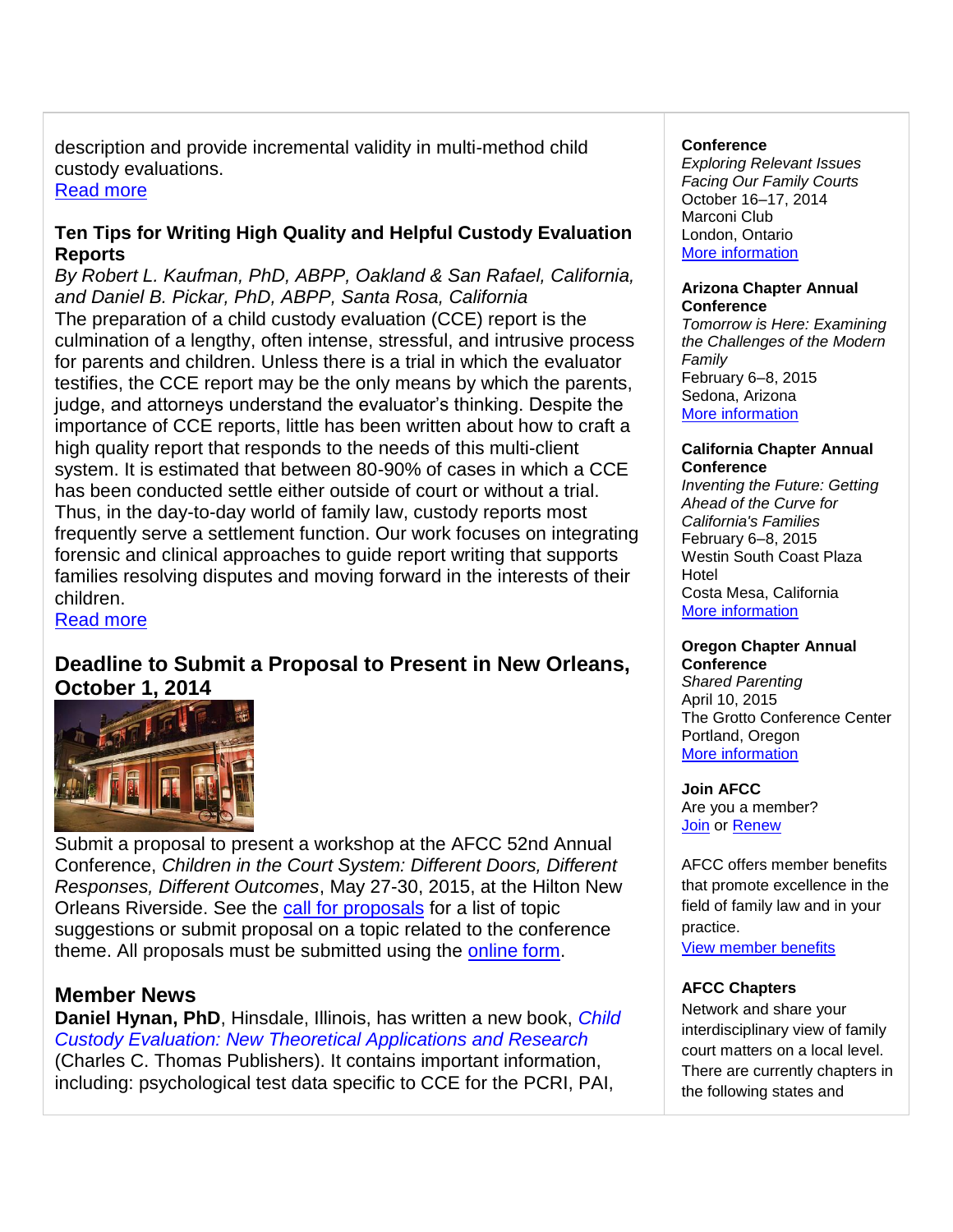and MMPI-2; theoretical applications for cases and legal policy; methods to facilitate evaluation quality; and updates on crucial methods and issues.

**Hon. Raymond T. McNeal (ret.)**, Ocala, Florida, is the first recipient of an award named in his honor by the Florida Bar Association. The Honorable Raymond T. McNeal Professionalism Award will be given annually to an individual who has been involved in the Family Law Section's 32-member executive council, of which McNeal is a former member.

## **Families Matter Report Released**

*[Families Matter: Recommendations to Improve Outcomes for Children](http://afcc.networkats.com/members_online/utilities/emailct.asp?d5ef93456d0499b4214748b3b2ff5451baf54664d27f79d176c6e7a81c91da410e8e55f0004a5303)  [and Families in Court](http://afcc.networkats.com/members_online/utilities/emailct.asp?d5ef93456d0499b4214748b3b2ff5451baf54664d27f79d176c6e7a81c91da410e8e55f0004a5303)*, a report released in June 2014, by the [Sayra](http://afcc.networkats.com/members_online/utilities/emailct.asp?6b29c23fdd5c6b294c6a4db68738d94319a22fb7d27f79d176c6e7a81c91da410e8e55f0004a5303)  [and Neil Meyerhoff Center for Families, Children and the Courts](http://afcc.networkats.com/members_online/utilities/emailct.asp?6b29c23fdd5c6b294c6a4db68738d94319a22fb7d27f79d176c6e7a81c91da410e8e55f0004a5303)  [\(CFCC\)](http://afcc.networkats.com/members_online/utilities/emailct.asp?6b29c23fdd5c6b294c6a4db68738d94319a22fb7d27f79d176c6e7a81c91da410e8e55f0004a5303) details the discussions from the Families Matter Symposium convened in June 2010. AFCC member, Barbara Babb, associate professor of law at the University of Baltimore School of Law, director of the Sayra and Neil Meyerhoff Center for Families, Children and the Courts and member of the Institute for the Advancement of the American Legal System (IAALS) Honoring Families Initiative Advisory Committee and Gloria Danziger, a senior fellow at CFCC authored the piece. The report identifies recommendations to develop a more interdisciplinary, holistic and therapeutic focus for the family justice system.

# **Chapter News**

Check the [Chapter Events page](http://afcc.networkats.com/members_online/utilities/emailct.asp?1f133a27f2dc917d7230d29550eec79ede20e24ad27f79d176c6e7a81c91da410e8e55f0004a5303) for upcoming chapter annual conferences offering opportunities for AFCC style education, networking and learning near you. Chapters with conferences scheduled include: Wisconsin, Florida, Ontario, Arizona, California, and Oregon. Also see individual chapter websites for more local and regional events.

# **Coming Soon in Family Court Review**

provinces:

**Australia Alberta Arizona California Colorado Connecticut Florida Illinois Indiana Louisiana Maryland Massachusetts Minnesota Missouri New Jersey New York Ohio Ontario Oregon Texas Washington Wisconsin** Add an AFCC Chapter to your [membership](http://afcc.networkats.com/members_online/utilities/emailct.asp?d9de0e7254802ecef8d56887ef8be352b81dafa2d27f79d176c6e7a81c91da410e8e55f0004a5303)

**AFCC Networks** New Zealand

The opinions expressed in articles published or linked to in the *AFCC eNEWS* are those of the authors and do not necessarily reflect the positions of the Association of Family and Conciliation Courts.

#### **Editor:**

Erin Sommerfeld [editor@afccnet.org](mailto:editor@afccnet.org)

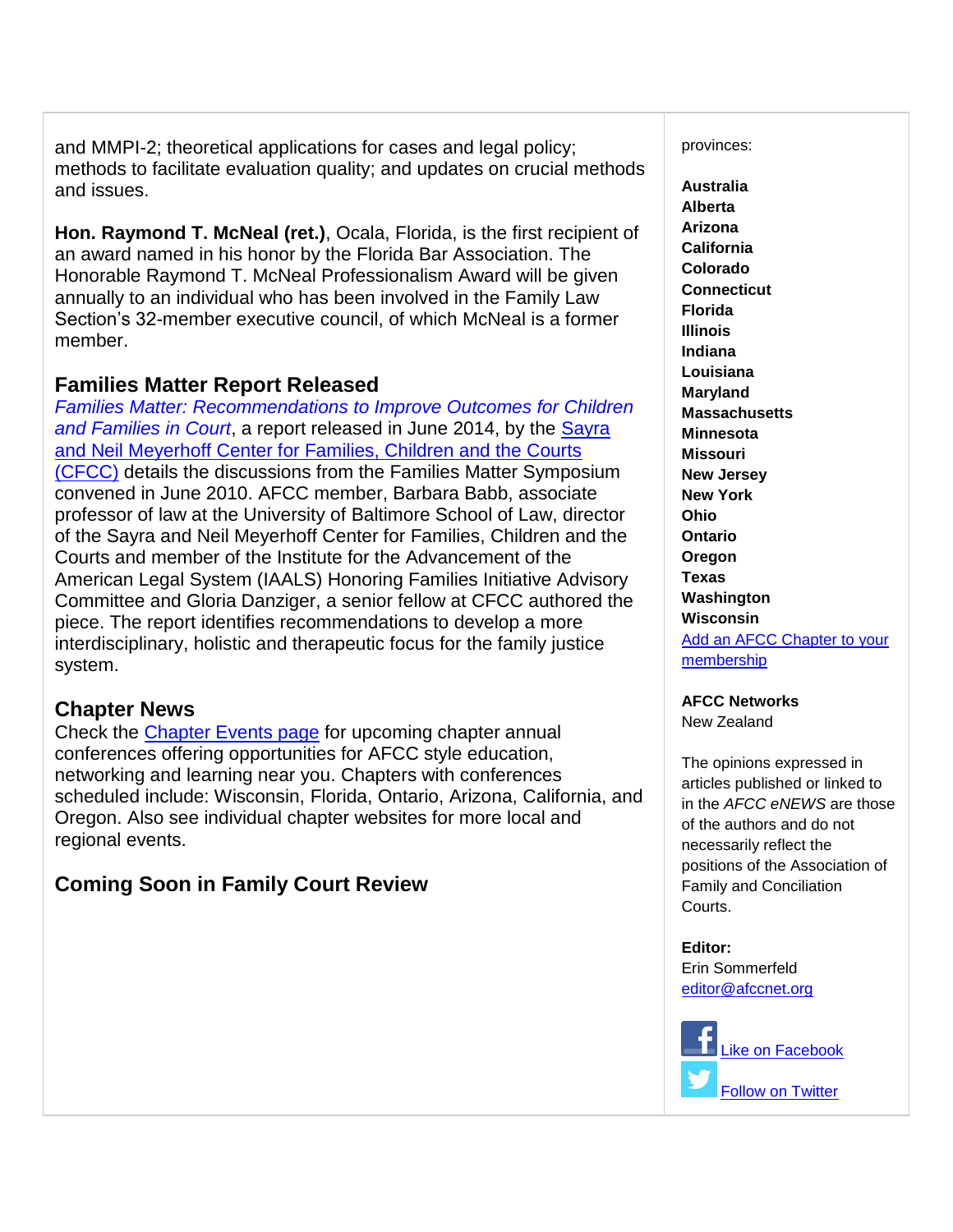

The October issue will contain a special feature, commentary on Institute for the Advancement of the American Legal System's (IAALS) [Honoring Families Initiative: Courts and Communities Helping Families](http://afcc.networkats.com/members_online/utilities/emailct.asp?debc81f3ec31702a34b18543e136e55793193bf0d27f79d176c6e7a81c91da410e8e55f0004a5303)  [in Transition Arising from Separation or Divorce.](http://afcc.networkats.com/members_online/utilities/emailct.asp?debc81f3ec31702a34b18543e136e55793193bf0d27f79d176c6e7a81c91da410e8e55f0004a5303) Commentaries include:

*Family Courts Are Here to Stay, So Let's Improve Them—*Barbara Babb

*Don't Forget the Children: Court Protection from Parental Conflict is in the Best Interests of Children—*Milfred D. Dale

*Power to the Parties: A Perspective on "IAALS' Honoring Families Initiative: Courts and Communities Helping Families in Transition Arising From Separation and Divorce"—*Gabrielle Davis, Nancy Ver Steegh, and Loretta Frederick

*Self-Represented Litigants, the Courts, and the Legal Profession– Myths and Realities—*John M. Greacen

*The Challenges of Reform—*Peter Salem

Wiley, publisher of *FCR*, now offers [Anywhere Article.](http://afcc.networkats.com/members_online/utilities/emailct.asp?054b946c6947bcb6793f5a9b1717c0fedfa898b7d27f79d176c6e7a81c91da410e8e55f0004a5303) To enjoy hasslefree viewing on most devices (including tablets and mobiles), interactive footnotes and reference lists, sign in to the AFCC Member Center and access *FCR* as usual. Then simply click "Enhanced Article (HTML)."

# **Help for Teachers and Educators**

AFCC offers a free guide to assist educators in dealing with the issues that arise when a student's parents are separated divorced, or were never married. *[An Educator's Guide: Interacting with Separating,](http://afcc.networkats.com/members_online/utilities/emailct.asp?f0a3648ad5025660fdc389c145a38d9f4be4b8cdd27f79d176c6e7a81c91da410e8e55f0004a5303)  [Divorcing, Never-Married Parents and Their Children](http://afcc.networkats.com/members_online/utilities/emailct.asp?f0a3648ad5025660fdc389c145a38d9f4be4b8cdd27f79d176c6e7a81c91da410e8e55f0004a5303)* addresses and offers solutions to a range of issues, from how to structure parentteacher conferences to how to handle requests for information for child custody evaluations. Share the guide with your clients and with educators in your community; AFCC membership is not required to access the guide. *An Educator's Guide* and many other valuable resources are available in the [Center for Excellence in Family Court](http://afcc.networkats.com/members_online/utilities/emailct.asp?490f763e4284ab968e1f12ef4d5b44532b48b3b3d27f79d176c6e7a81c91da410e8e55f0004a5303) 

 $\mathsf{in}$ [Connect on LinkedIn](http://afcc.networkats.com/members_online/utilities/emailct.asp?eea9951fa9c1ec47423ee6c1f193cfc41cec4d76d27f79d176c6e7a81c91da410e8e55f0004a5303)

#### [Unsubscribe](mailto:afcc@afccnet.org)

AFCC

6525 Grand Teton Plaza

Madison, WI 53719 Phone: 608-664-3750 Fax: 608-664-3751 [afcc@afccnet.org](http://afcc.networkats.com/members_online/utilities/emailct.asp?5a20aec07318c94397ed10187d92ccafeeccc954d27f79d176c6e7a81c91da410e8e55f0004a5303)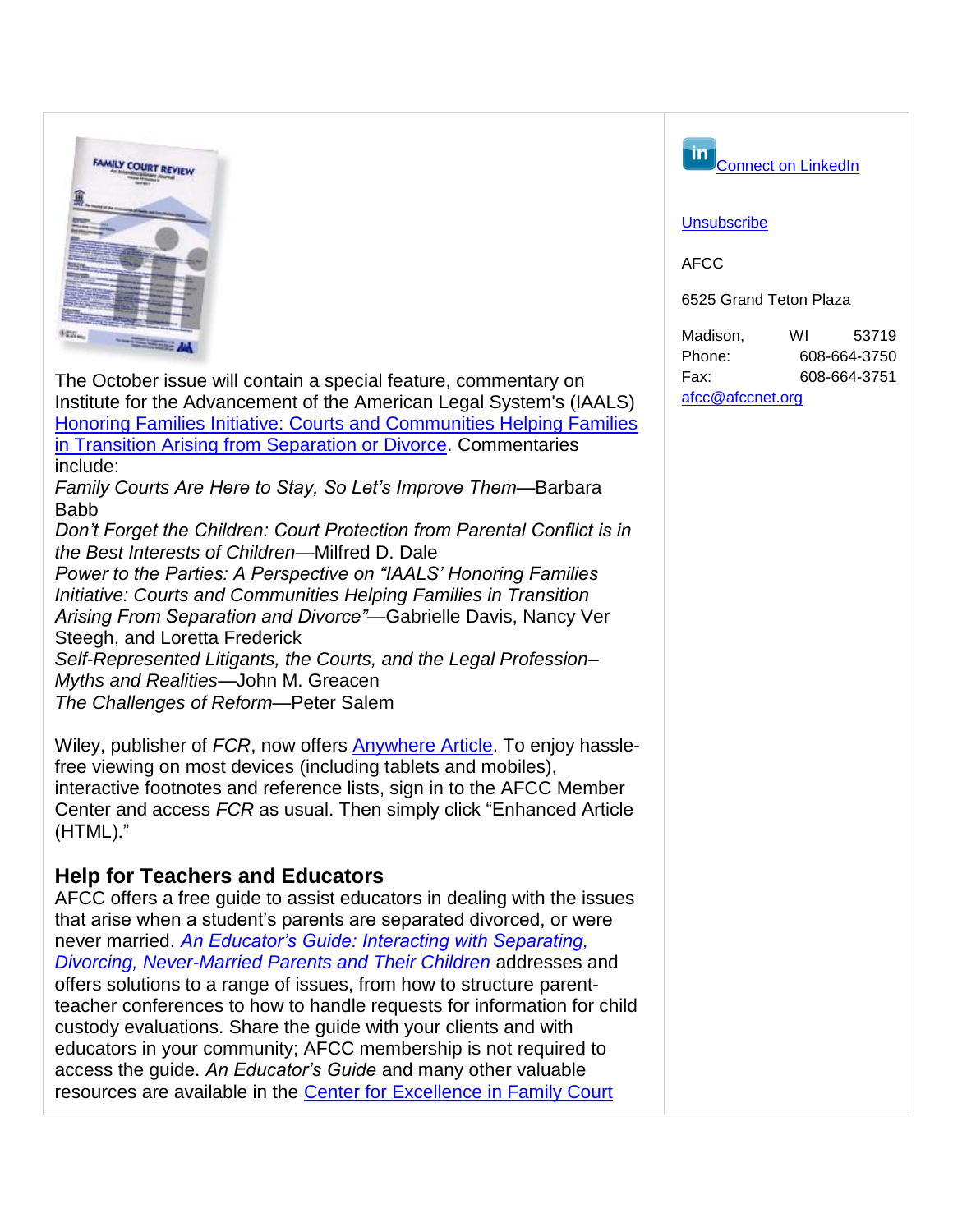[Practice](http://afcc.networkats.com/members_online/utilities/emailct.asp?490f763e4284ab968e1f12ef4d5b44532b48b3b3d27f79d176c6e7a81c91da410e8e55f0004a5303) on the AFCC website.

# **Family Law in the News**

## **DNA Changes Linked to Health Effects of Childhood Abuse**

*By Krystnell Storr, courtesy of Reuters*

Trauma has lasting effects on mental and physical health that may stem from changes to DNA which undermine a person's ability to rebound from stress, according to new research. "Increasingly it's looking like child abuse is not just a social or welfare problem. It's now looking like a biomedical problem and we might want to view it the way we view disease," said senior study author Seth Pollak, a psychologist and child development researcher at the University of Wisconsin-Madison.

[Read more](http://afcc.networkats.com/members_online/utilities/emailct.asp?8e210772c65f72fb124eeccfd69ba29e81ca36bdd27f79d176c6e7a81c91da410e8e55f0004a5303)

## **For Some Same-Sex Couples, Breaking Up is Hard to Do**

*By Richard Wolf, courtesy of USA Today*

For lesbian and gay couples living in states where their marriages are not recognized, divorce is proving next to impossible. They married in places such as Iowa and Massachusetts, where same-sex marriage is legal. They live in places such as Indiana and Mississippi, where it's not.

[Read more](http://afcc.networkats.com/members_online/utilities/emailct.asp?ce7bc87556516a0549985021d57e1f3d685009f8d27f79d176c6e7a81c91da410e8e55f0004a5303)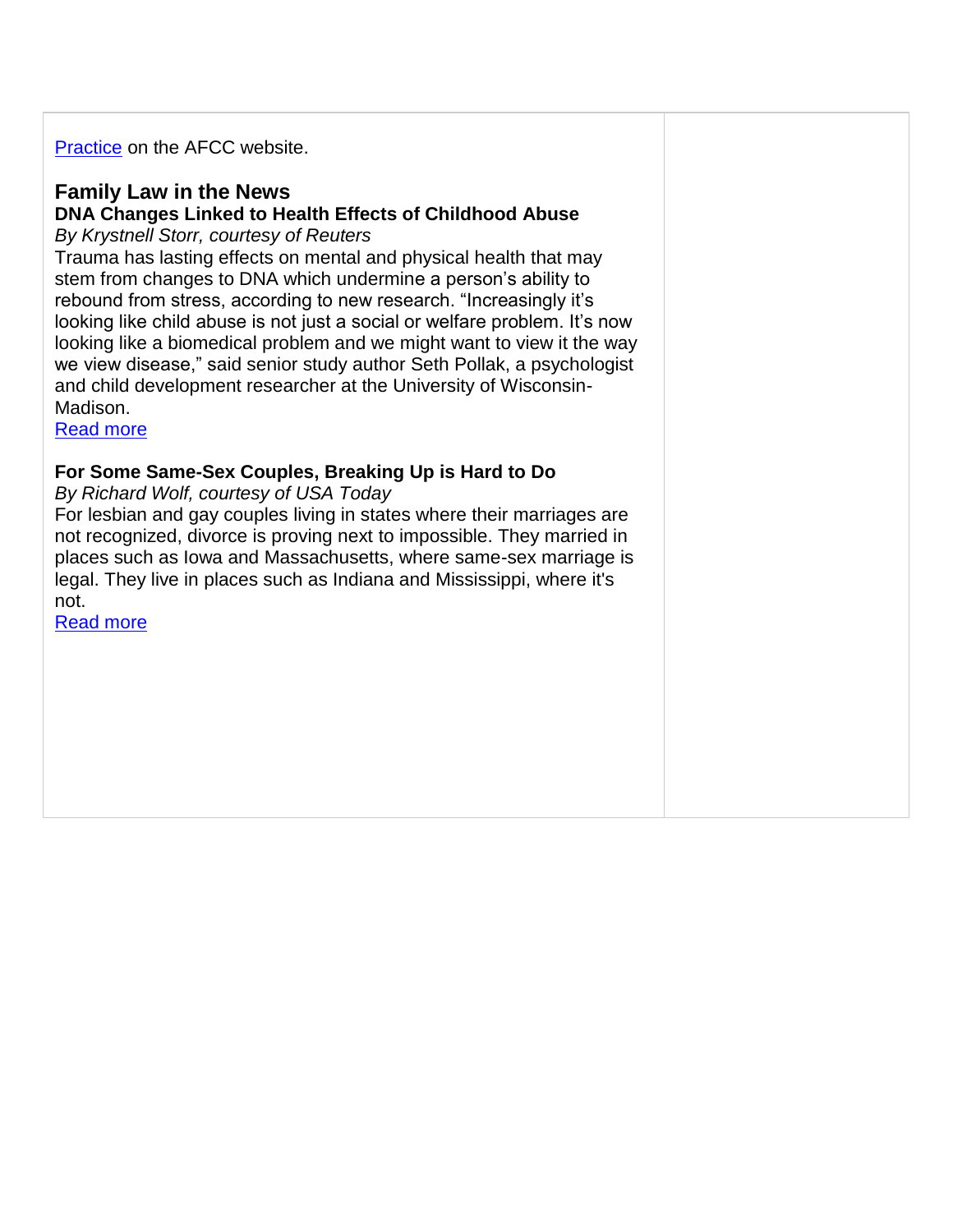

## **Ask the Experts**

**Ten Tips for Writing High Quality and Helpful Custody Evaluation Reports** *Robert L. Kaufman, PhD, ABPP, Oakland & San Rafael, California Daniel B. Pickar, PhD, ABPP, Santa Rosa, California*

The preparation of a child custody evaluation (CCE) report is the culmination of a lengthy, often intense, stressful, and intrusive process for parents and children. Unless there is a trial in which the evaluator testifies, the CCE report may be the only means by which the parents, judge, and attorneys have to understand the evaluator's thinking. Despite the importance of CCE reports, little has been written about how to craft a high quality report that responds to the needs of this multi-client system. It is estimated that between 80-90% of cases in which a CCE has been conducted settle either outside of court or without a trial. Thus, in the day-to-day world of family law, custody reports most frequently serve a settlement function. Our work focuses on integrating forensic and clinical approaches to guide report writing that supports families resolving disputes and moving forward in the interests of their children.

## **1. Be helpful to the court by offering** *additive or incremental* **input**

Custody evaluators should not only understand the foundations of forensic evaluations and how they differ from purely clinical assessments, but also demonstrate that understanding in their reports. Apart from offering a recommended timeshare, be sure the report defines and responds to the psycho-legal issues of the specific case. Reports that are helpful to the court are those that synthesize current empirically based research in the field with the fact pattern and evidence of the case and well-informed clinical understanding of individuals and family dynamics.

## **2. Readability of the report**

CCE reports should be written at a reading level that the average reader can understand. Jargon should be avoided and multiple subheadings should be utilized to improve organization and readability.

## **3. Presentation of psychological test results**

Evaluators should not rely heavily on computer-generated test report interpretive statements, which, among other things, often emphasize pathology. Clinical judgment and skill are necessary when deciding what to include and not include from such computer-based reports. Evaluators who utilize psychological tests should be trained in independent interpretation of scores. Attempts should be made to frame interpretive statements of test findings in a useful and beneficial manner to maintain the humanity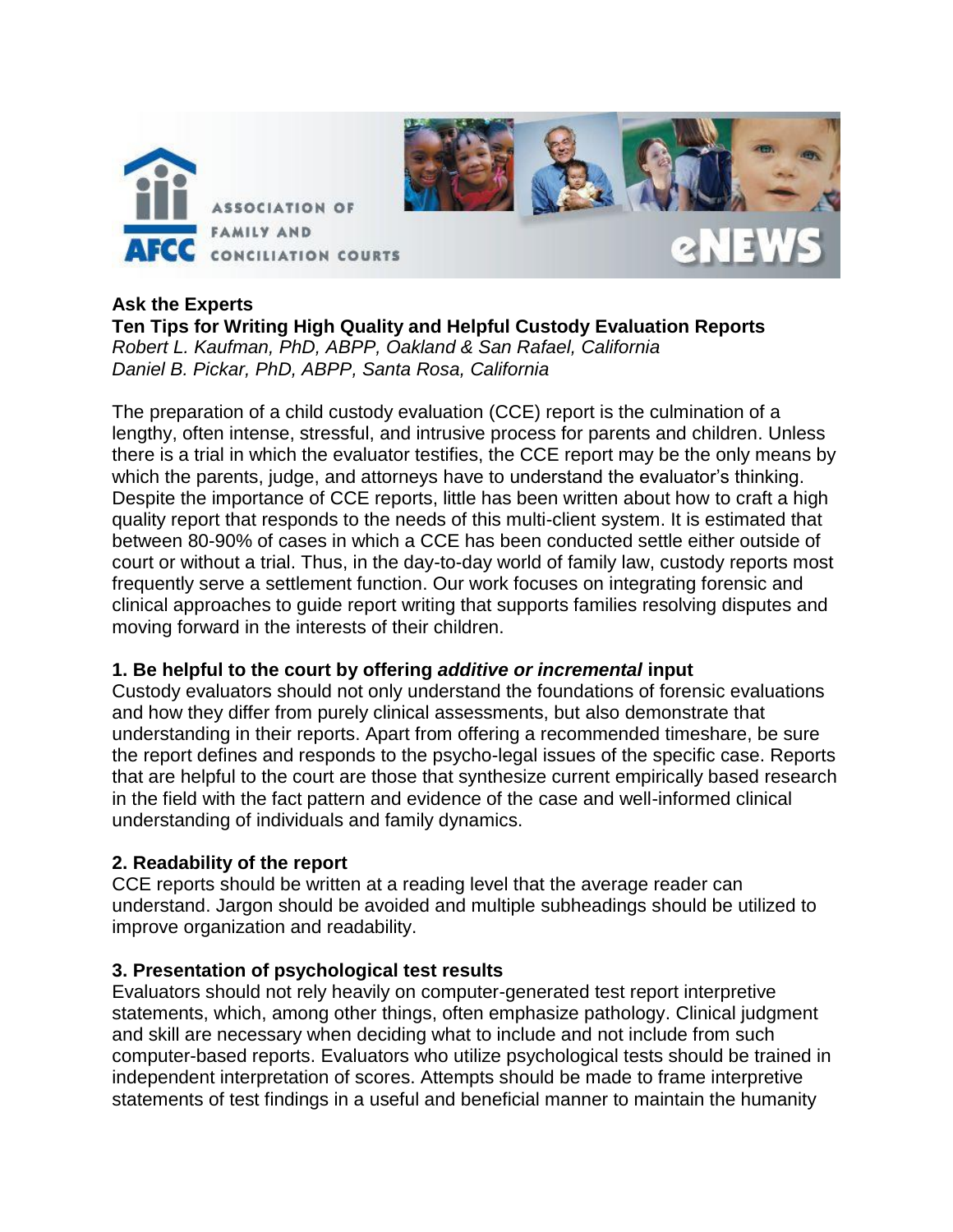and integrity of the parent being described. In addition to highlighting problematic aspects of psychological functioning which could negatively impact parenting, reports should also describe the strengths in a parent's psychological make-up and functioning which positively impact parenting.

## **4. Denote parental strengths as well as weaknesses**

Reports should not only attempt to specify areas of parental weakness needing improvement, but also clearly highlight parental strengths for both parents. When describing parental weaknesses, evaluators should use appropriate clinical judgment (i.e., forensic empathy) and carefully attend to the manner in which such weaknesses are described, seeking to present such concerns in a non-judgmental manner. Sensitive feedback should be written in such a way to enhance a parents' ability to receive the information in a non-defensive manner.

## **5. Avoiding bias in reports**

Evaluators should carefully review their reports prior to final submission to self-screen for various kinds of bias (i.e., confirmatory, countertransference bias). Such biases may be evident when parents are presented in a polarized fashion (one parent is "all good" while the other is "all bad"). However, other forms of bias are more subtle. Evaluators should seek consultation, if necessary, to control for biases.

## **6. Maintain a "settlement" mindset**

Report writing should be approached with a mindset and awareness that a CCE report most often serves as a "settlement tool" rather than a "litigation tool." Though the custody report is an advisory report to the court and must meet the standards of forensic evaluations, it is most helpful when it includes information and recommendations that can be pragmatically applied by the family.

## **7. Presentation of recommendations for parents**

Recognize that most parents want to do what is best for their children, even if it means taking steps to improve their parenting skills. Provide report recommendations for enhancement of parenting or co-parenting skills in a manner that increases hope. This can be accomplished by generating specific strategies and pathways for improvement, and noting the advantages not only to the child, but also to the parent, of improving ineffective parenting and co-parenting approaches.

## **8. Incorporate the "voice of the child" into reports**

CCE reports should present information regarding children's stated or inferred custody preferences. If child custody plan recommendations drastically differ from a child's stated preferences (especially for a teenager), clearly articulated reasoning should be contained in a report noting that a child's input and preferences were carefully considered, but the evaluator deemed their stated wishes were not in their best interests. Where appropriate, include children's actual words in a report. Clinical judgment is crucial, however, in making decisions regarding what to include and not include about a child's concerns about a parent. Evaluators must be attentive to how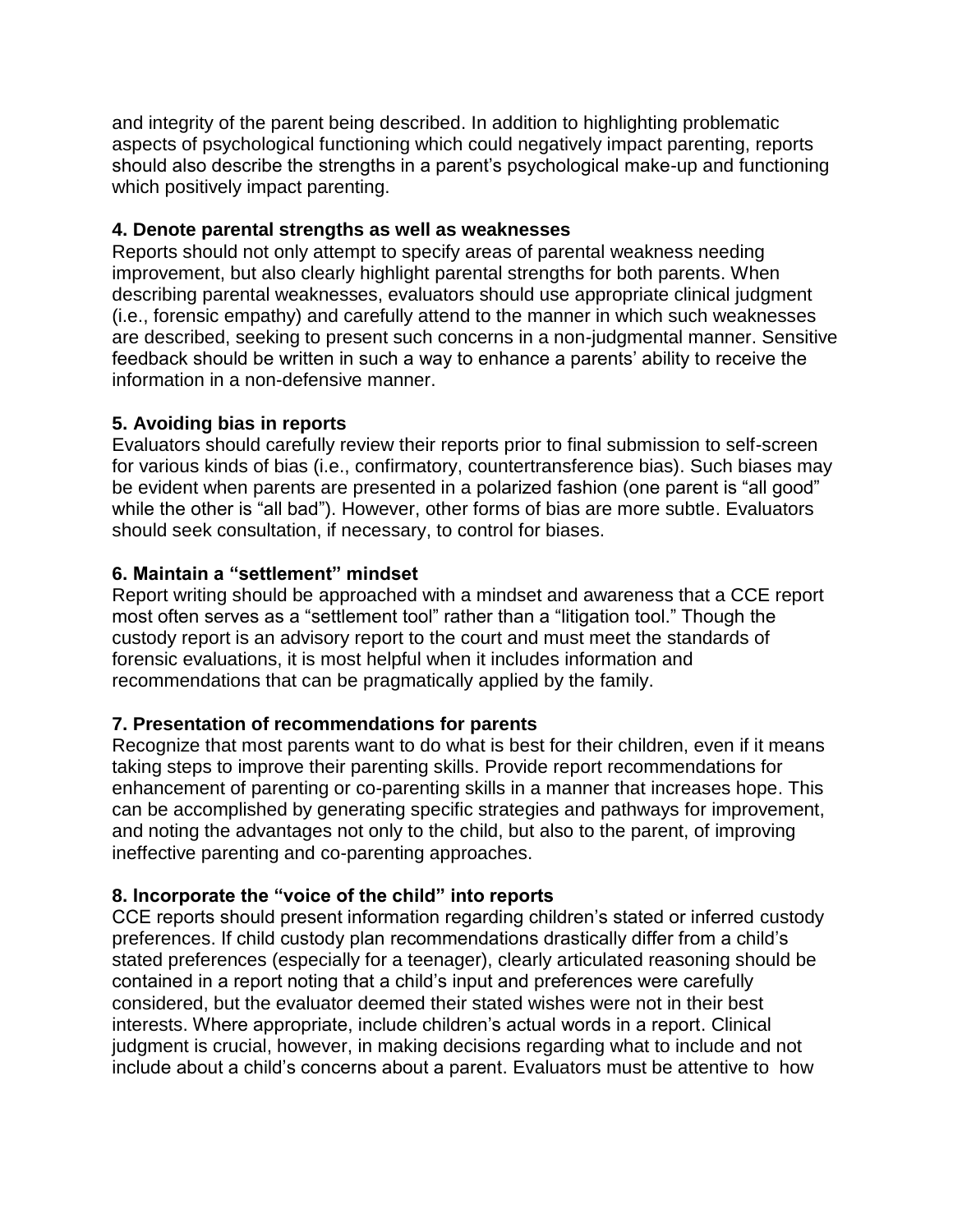such child-generated information is described in the report, due to its potential to impact the child's future relationship with each parent.

## **9. Demonstrate careful, fair-minded weighing of the data**

Evaluators should pay particular attention to how their analysis of the case is presented. It is important to discuss various hypotheses and parenting plans that were under consideration. Not only should evaluators discuss limitations of their assessments, but they should also reveal data that did not support their conclusions and the present reasoning for rejecting some hypotheses, but adopting others. Among other things, this demonstrates fair-mindedness.

## **10. Presentation of recommendations regarding post-evaluation services by divorce professionals**

CCE reports need to be useful not only to the courts and to parents, but also to professionals (i.e., child's or parent's therapist, co-parenting therapist, parent coordinators, guardians ad litem) providing services to the family as part of a comprehensive parenting plan. Thus, reports should clearly articulate the purpose of each recommended intervention, while enumerating the stepwise goals for the manner in which these various services should be provided to the family.

*The authors will present a full-day, pre-symposium institute at the AFCC 11th Symposium on Child Custody Evaluations in San Antonio, November 6, 2014, entitled,*  Writing the Child Custody Evaluation Report: Integrating Forensic and Clinical Perspectives*. This column is also based upon a previously published article by the authors entitled, "The Child Custody Evaluation Report: Towards an Integrated Model of Practice, in the* Journal of Child Custody*, 10:1, 17-53 (2013).*

*Robert L. Kaufman, PhD, ABPP, is a clinical and forensic psychologist whose work in family law includes child custody evaluation, mediation, co-parenting counseling and consultation to attorneys. For over 25 years, he has also conducted psychological and neuropsychological assessments with children, teens and adults, and has taught and supervised assessment in several San Francisco Bay Area graduate programs, including UC Berkeley, the Wright Institute and Alliant University. Dr. Kaufman serves on the board of the California Chapter of AFCC and is past-president of the Family and Children's Law Center Board of Directors in San Rafael, California.*

*Daniel B. Pickar, PhD, ABPP, is a board certified child psychologist who conducts child custody evaluations, mediation, consultation to family law attorneys, and psychoeducational evaluations of children. He previously served as Chief of Child and Family Psychiatry at Kaiser Permanente Medical Center in Santa Rosa, California for 12 years. Dr. Pickar has published articles in the areas of child custody evaluation, child custody mediation, learning disabilities in children, and serves on the editorial board of the*  Journal of Child Custody*.*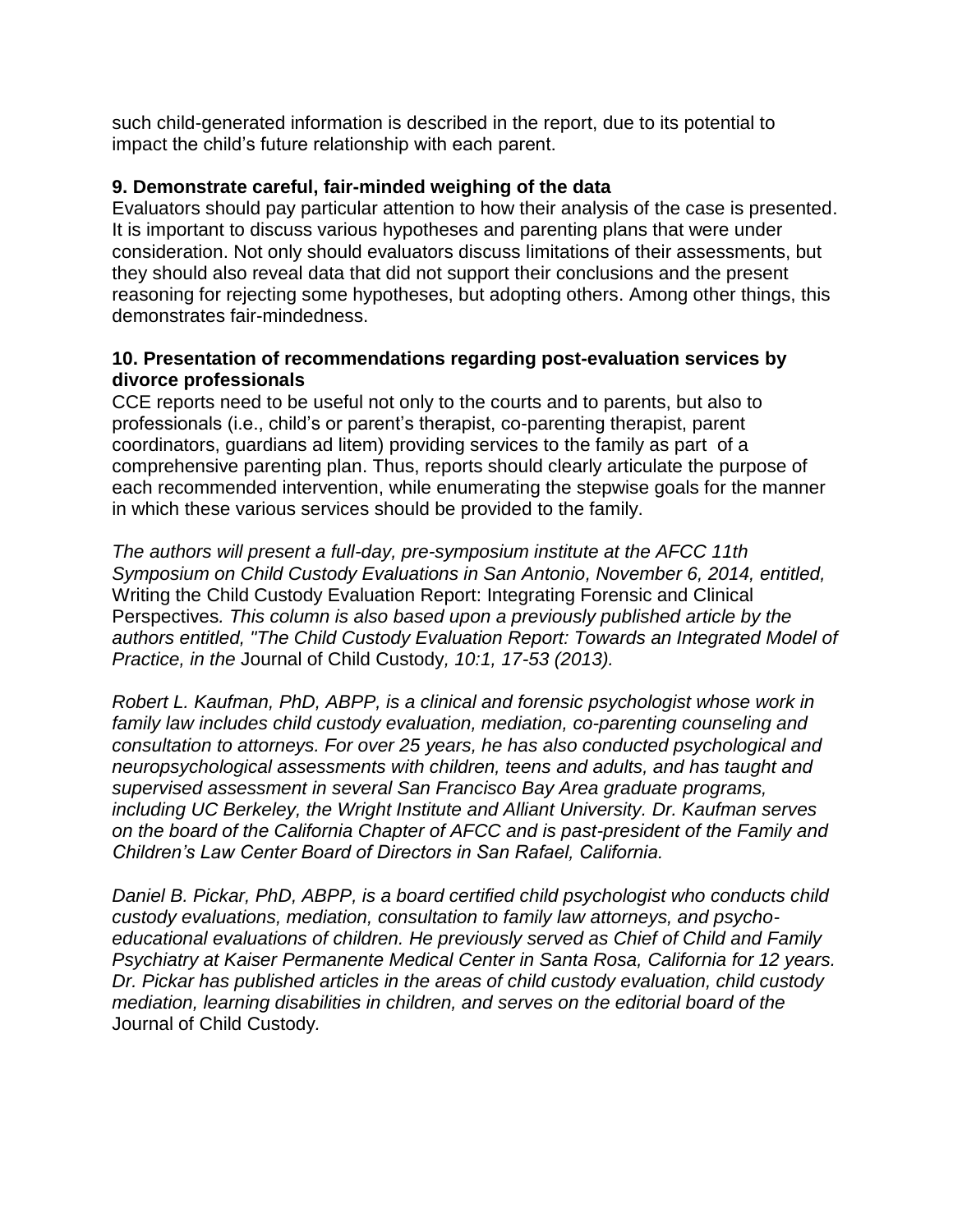



# **Ask the Experts 10 Reasons to Reconsider** *NOT* **Using the Rorschach in Your Child Custody Evaluations**

*Robert E. Erard, PhD, Bloomfield, Michigan*

The Rorschach Inkblot Test (1921) is one of the most widely used personality tests in child custody evaluations (Ackerman & Ackerman, 1997; Quinnell & Bow, 2001), but the importance of its contributions is frequently underestimated. It provides insights about how people view and make sense of the world, logically and coherently organize their thoughts and perceptions, cope with problems, regulate their impulses and emotions, understand people's motives and intentions, and create conditions for cooperation and conflict in relationships. But some custody evaluators have hesitated to use the Rorschach due to concerns about criticisms of the Rorschach Comprehensive System (Exner, 2003) in some of the scientific and professional literature (e.g., Erikson, Lilienfeld, & Vitacco, 2007; but see Erard, 2005; 2007) or worries about how to explain their findings in court.

The <u>Rorschach Performance Assessment System</u> (R-PAS<sup>®</sup>) (Meyer, Viglione, Mihura, Erard, & Erdberg, 2011), a new system for administering, scoring and interpreting the Rorschach, was designed to address these concerns. It uses the best validated variables (Mihura, Meyer, Dumitrascu, & Bombel, 2013) with documented clinical utility (Meyer, Hsiao, Viglione, Mihura, & Abraham, 2013) and organizes them according to their degree of empirical support and clinical meaningfulness. It presents results using percentiles and standard scores in an easy-to-read visual display, so that they can be understood by the intelligent layperson, and bases interpretations on cohesive, internationally-collected, non-pathologizing norms. It employs contemporary psychometric methods to generate more reliable and valid composite variables and to permit interpretation of scores in cases where people provide limited or highly complex protocols. Accordingly, it puts the Rorschach on a strong psychometric foundation and also satisfies stringent admissibility standards in family court (Erard, 2012; Erard, Meyer, & Viglione, 2014; Erard & Viglione, in press).

Still, you might just wonder, "Why bother learning something new? What difference does it really make if I don't use the Rorschach in my custody evaluations?" Here are 10 points to consider:

**1. Clinical interviews, parent questionnaires, rating scales, and "objective" personality tests are important components of child custody evaluations, but they are all variations on a single methodology—self-report testing, and all of them share its limitations.**

- $\triangleright$  If you rely primarily on self-report methods, you are depending too much on:
	- a) The limits of introspection: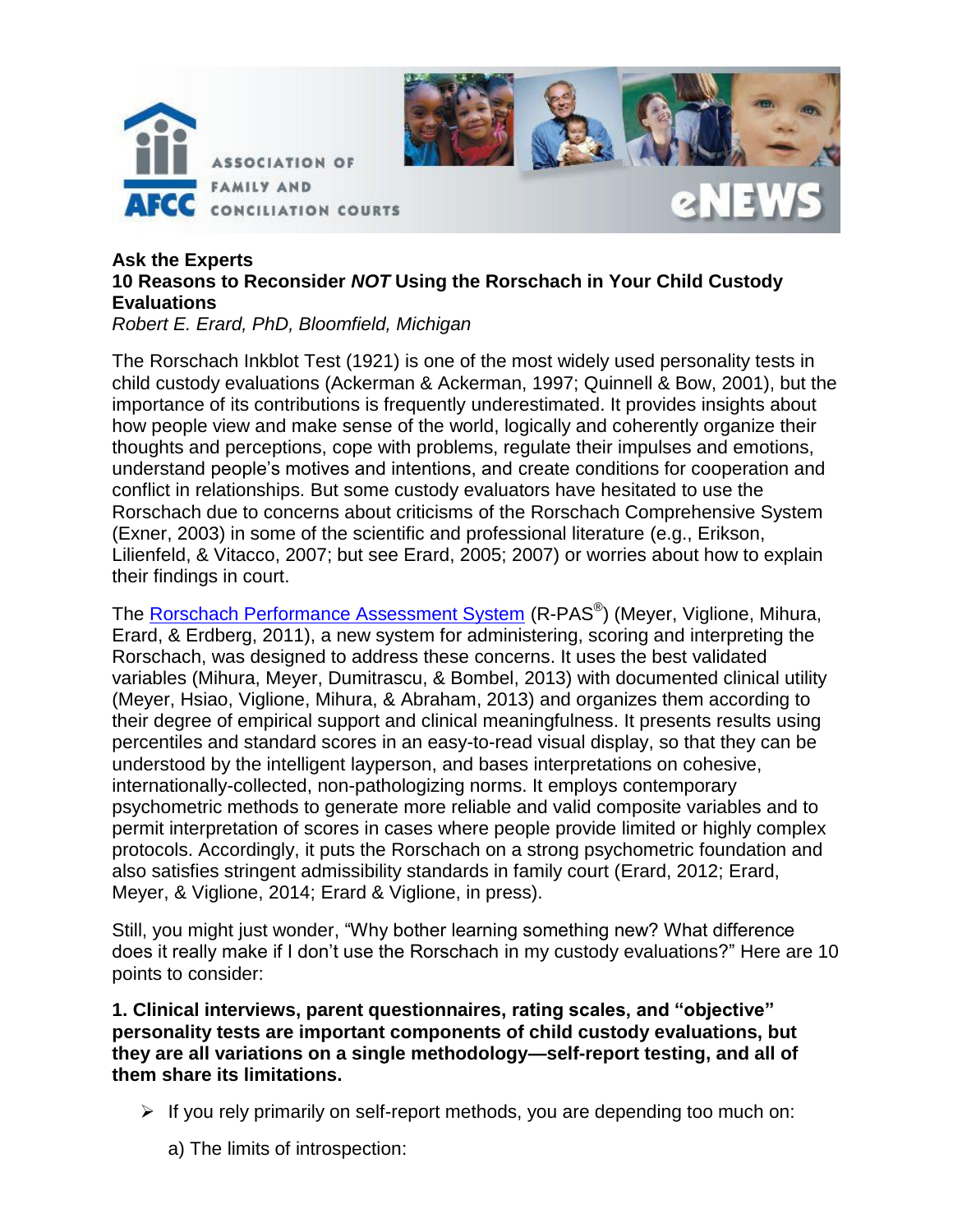Clinical and social psychology research documents the limitations of deliberate introspection, including confounds from self-deception, illusory mental health, attribution biases, cognitive heuristics, priming, and neurological or character problems associated with lack of insight.

b) Limited retrospective recall:

People's memories for past behavior and problems tend to correlate poorly with prior contemporaneous records and are subject to primacy and recency biases, fundamental attribution errors, and distortion by current moods and affect states.

c) Self-serving self-presentation:

How people present themselves is highly dependent on interpersonal context and what they wish to achieve with their presentations. It has been well documented that custody litigants typically put their best foot forward and minimize their faults and limitations in interviews and self-report testing.

d) Monomethod co-variance:

When people say essentially the same things about themselves in an interview, on a parent questionnaire, in a psychosocial history, and on commonly used personality inventories like the MMPI-2 and PAI, findings of high agreement "across methods" are often spurious. Because all these methods reflect how people verbally present themselves and all are subject to similar distortions, agreement among them is often more a reflection of the reliability of similar measures of similar constructs than validity in identifying extra-test correlates. In other words, the accumulation of many self-report findings is often a source of redundancy rather than enlightenment (like reading variations of the same Associated Press newsfeed in multiple newspapers). One's choice of methods for gathering data has a huge influence on what inferences are possible to derive about someone's motives, traits, and behaviors.

## **2. Performance-based assessment with the Rorschach shows you personality in action.**

 $\triangleright$  How does the person go about solving the task? How does she relate to the examiner? How does she deal with frustration, embarrassment, or challenging demands? What qualities of the inkblots does she focus on? How does she resolve contradictory ideas? What themes does she keep coming back to?

## **3. Using the Rorschach, you can compare what people actually show you to what they say about themselves.**

 $\triangleright$  The Rorschach is a brief, portable, standardized, and normatively referenced behavioral experiment. The person is solving a complex perceptual and verbal problem in front of you, showing you how he copes in a novel situation rather telling you about himself.

 $\triangleright$  A parent who claims to be a self-reliant, "take-charge" kind of person, but who scores at the 95th percentile on Oral-Dependent Language (a well-validated, Rorschach measure of implicit dependency) is showing you something he may not be aware of about himself.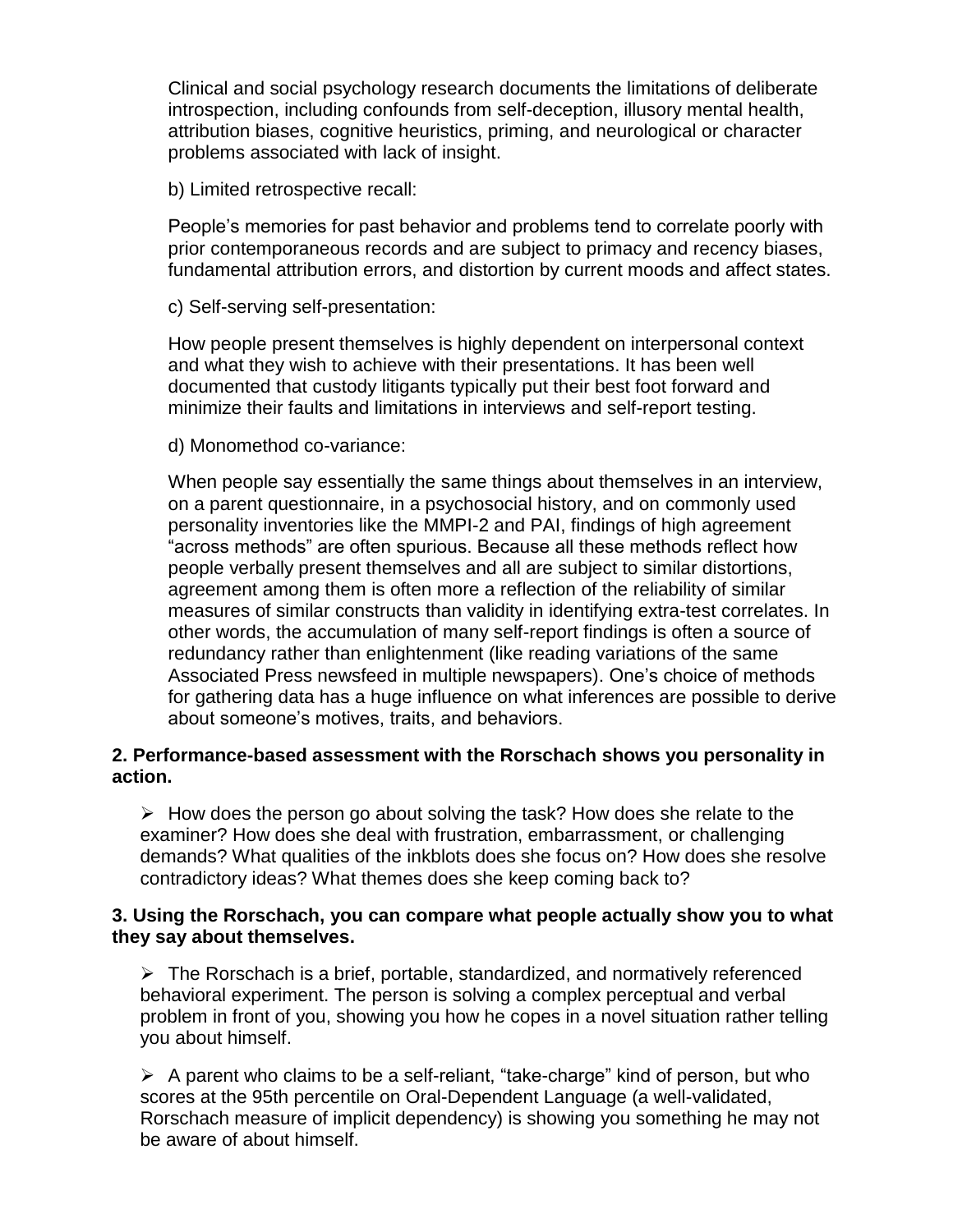$\triangleright$  A parent who insists that she tries to avoid conflict and searches for win-win solutions, but who is passive-aggressive about following test instructions (Pr and Pu) and produces a Rorschach protocol with validated scores that show representations lacking cooperative interactions (COP) and showing destructive or coercive relationships (MAP), defensive superiority (PER), aggressive preoccupations (AGC and AGM), and oppositional characteristics (SR), is probably not the team player she presents herself to be.

## **4. The Rorschach helps you to see how motives, traits, and patterns of coping emerge in particular contexts.**

 $\triangleright$  For instance, you can observe and quantify variations in the quality of perceiving and thinking under different conditions, including the conventional but changing features of the inkblot stimuli across cards, the person's overt emotional behavior, the thematic content of his attributions, or his behavior towards the examiner.

## **5. Unlike self-report, during Rorschach testing behavior is more spontaneous, unscripted, and unfiltered.**

 $\geq$  The person likely lacks any detailed schema for how to behave when performing the task and has little guidance for how to look good on the test.

 $\triangleright$  Self-report findings are better at predicting deliberate performance in front of an audience, especially verbal performance. Rorschach findings are better at predicting how someone will behave automatically in unscripted situations over time and under conditions of stress or strong emotional demands (e.g., in family interactions behind closed doors; Finn, 1997).

## **6. Multi-method assessment including self-report testing and the Rorschach takes into account that both explicit and implicit dispositions shape behavior, particularly the sort of interpersonal behavior that most concerns us in custody cases.**

 $\triangleright$  If you went to a doctor complaining of back pain and the doctor only asked you when, where, and how much it hurts, but performed no direct examination or testing, or the doctor ignored what you had to say and only observed how you moved, how much you could lift, and how you looked on X-rays, you might start looking for a second opinion. Understanding your pain would require not only listening to you but also observing and measuring things you cannot so easily describe (adapted from Hopwood & Bornstein, 2014).

## **7. Multi-method assessment that includes self-report and Rorschach-assessed characteristics evaluates both internal, verbalized experience (guiding deliberate action) and unscripted, spontaneous behavior.**

 Contemporary personality theory is moving away from describing fixed, allpurpose traits and toward an understanding of how behavior unfolds depending on the interaction of one's internal attributes and situational demands in the environment. These are often expressed in "if-then" formulations (Mischel & Shoda 1995), such as:

—*If* she finds herself feeling stuck in sad or gloomy situations, *then* she quickly tries to turn them into something exciting and uplifting.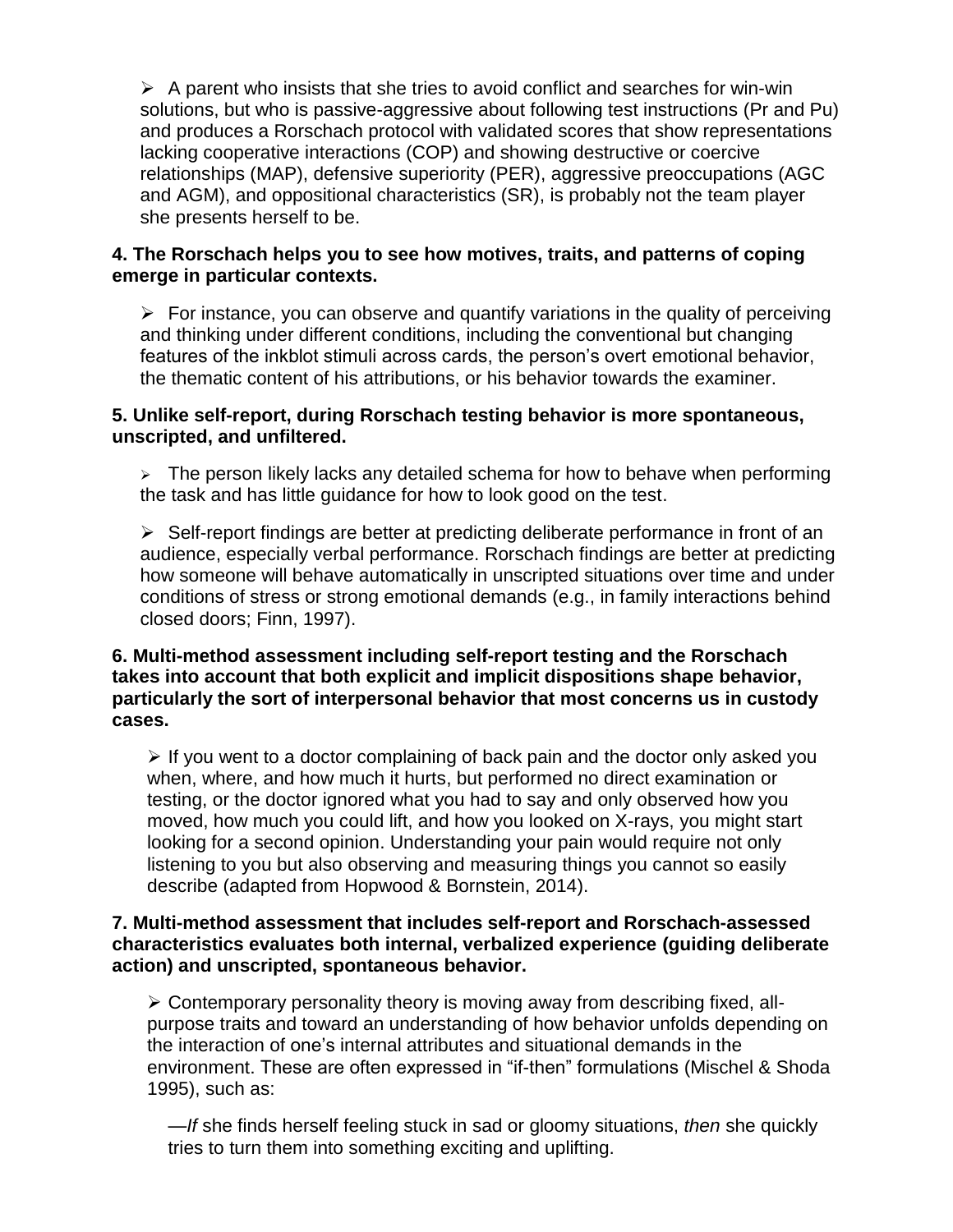—*If* he engages in aggressive interactions, *then* he tends to misunderstand other people's motives.

—*If* she gets sidetracked by strong emotional demands, *then* she tends to shut down in an effort to recover quickly.

## **8. Multi-method assessment using both self-report testing and the Rorschach allows you to compare findings across contrasting approaches to gathering data, thus providing true incremental validity and offering a check against selfpresentation biases.**

 $\triangleright$  Self-report and performance-based personality tests tend to show low correlations with each other, but roughly equivalent correlations with relevant extratest behavior (Mihura et al., 2013), so that having the results of valid scorers from both provides incremental validity and increases interpretive accuracy and confidence.

 $\triangleright$  Because it is difficult to quess what constitutes a good Rorschach response, people who present with illusory mental health on self-report testing often show more serious difficulties on the Rorschach (Ganellen, 2008; Hartmann & Hartmann, 2014).

## **9. The Rorschach Performance Assessment System® (R-PAS) uses international, cross-cultural, non-patient reference data and internationally applicable Form Quality tables that work well for people of diverse ethnic, linguistic, and national backgrounds.**

 $\triangleright$  R-PAS adult norms are modeled from 640 non-clinical volunteers living in 13 countries and show very high cross-national convergence.

 $\triangleright$  R-PAS Form Quality tables (used to assess quality of reality testing and the likelihood of adaptive, conventional behavior) rest on a strong international, empirical foundation. This foundation incorporates over 50,000 accuracy ratings of individual Rorschach images from eleven countries, as well as information on the frequency with which these objects are spontaneously reported, derived from volunteers in six countries.

## **10. The Rorschach Performance Assessment System is a clinically rich, evidencebased, logically transparent, and user-friendly system that enriches evaluations and provides incremental validity in applied forensic practice***.*

*Robert E. Erard, PhD will present a full-day, pre-symposium institute at the AFCC 11th Symposium on Child Custody Evaluations in San Antonio, November 6, 2014,* The Unintended Consequences of Not Using the Rorschach in Child Custody Evaluations*.* 

*Dr. Erard is a past president of the Society for Personality Assessment and of the Michigan Inter-Professional Association on Marriage, Divorce, and the Family and is one of the developers of the Rorschach Performance Assessment System® (R-PAS).*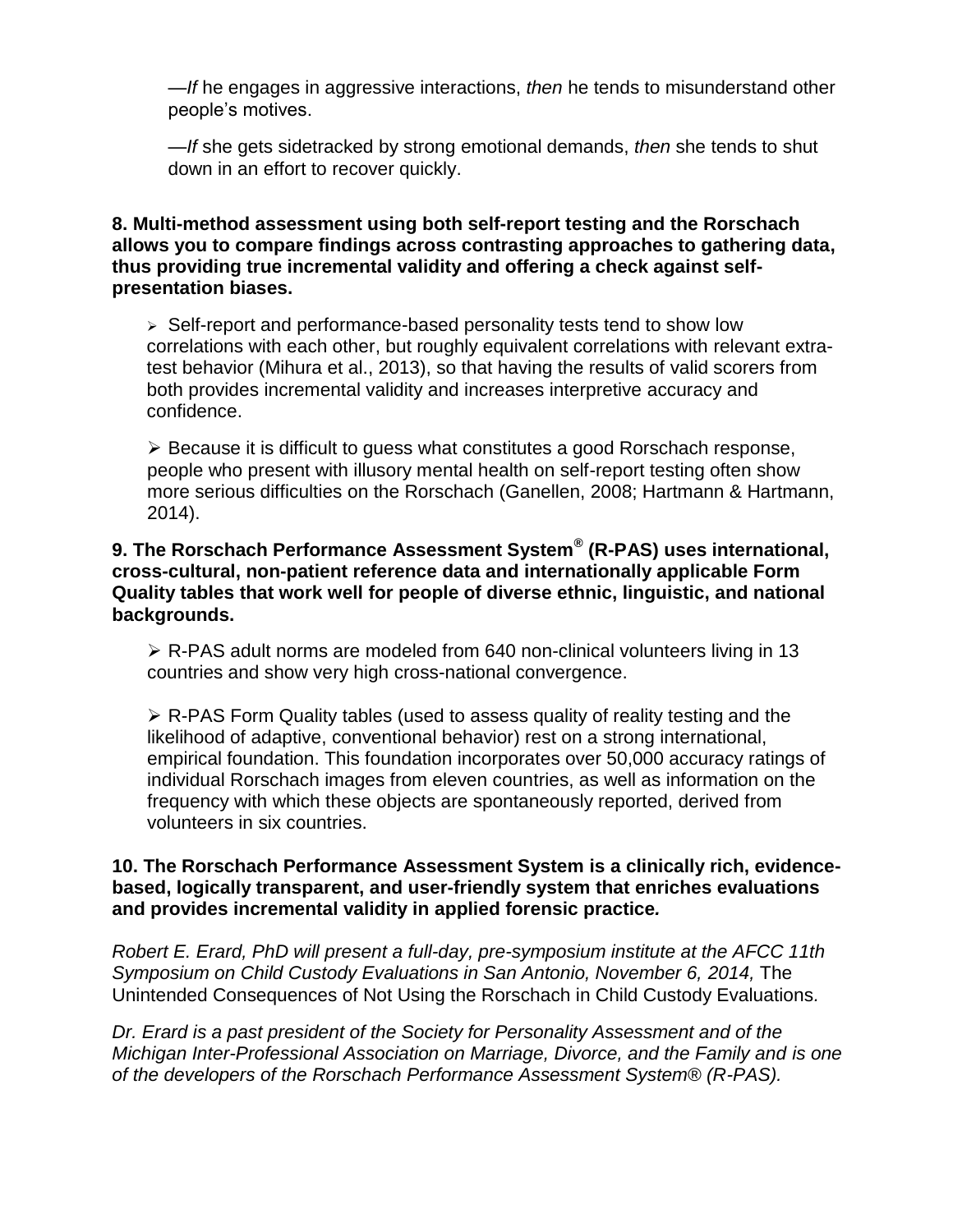#### References

- Ackerman, M. J., & Ackerman, M. C. (1996). Child custody evaluations practices: Survey of psychologists. *Family Law Quarterly, 30*(3), 565-586.
- Erard, R. E. (2005). What the Rorschach can contribute to child custody and parenting time evaluations. *Journal of Child Custody, 2*, 119-142.
- Erard, R. E. (2007). Picking cherries with blinders on: A comment on Erickson et al. (2007) regarding the use of tests in family court. *Family Court Review, 45*(2), 175-184.
- Erard, R. E. (2012). The Rorschach Performance Assessment System in personal injury cases. *Psychological Injury and Law*, *5*(2), 122-134.
- Erard, R. E., Meyer, G. J., & Viglione, D. J. (2014). Setting the record straight: Comment on Gurley, Piechowski, Sheehan, & Gray (2014) on the admissibility of the Rorschach Performance Assessment System (R-PAS) in court. *Psychological Injury and Law.* doi:10.1007/s12207-014-9195-x
- Erard, R. E., & Viglione, D. J. (in press). The Rorschach Performance Assessment System (R-PAS) in child custody evaluations. *Journal of Child Custody*.
- Erickson, S. K., Lilienfeld, S. O., & Vitacco, M. J. (2007). A critical examination of suitability and limitation of psychological tests in family court. *Family Court Review, 45*, 185-192.
- Exner, J. E. (2003). *The Rorschach: A Comprehensive System, Vol. I: Basic foundations* (4th ed.)*.* Hoboken, NJ: Wiley.
- Finn, S. E. (1997). Assessment feedback integrating MMPI-2 and Rorschach findings. *Journal of Personality Assessment, 67*(3), 543-557.
- Ganellen, R. J. (2008). Rorschach assessment of malingering and defensive response sets. In C. B. Gacono & F. B. Evans (Eds., with N. Kaser-Boyd & L. A. Gacono), *The handbook of forensic Rorschach assessment* (pp. 89-119). Mahwah, NJ: Lawrence Erlbaum Associates.
- Hartmann, E. & Hartmann, T. (2014). The impact of exposure to Internet-based information about the Rorschach and the MMPI–2 on psychiatric outpatients' ability to simulate mentally healthy test performance. *Journal of Personality Assessment, 96*(4), 432-444.
- Hopwood, C. J., & Bornstein, R. F. (Eds.). (2014). *Multimethod clinical assessment.*  New York: Guilford Press.
- Meyer, G. J., Hsiao, W.-C., Viglione, D. J., Mihura, J. L., & Abraham, L. M. (2013). Rorschach scores in applied clinical practice: A survey of perceived validity by experienced clinicians. *Journal of Personality Assessment, 95,* 351-365.
- Meyer, G. J., Viglione, D. J., Mihura, J. L., Erard, R. E., & Erdberg, P. (2011). *The Rorschach Performance Assessment System*: *Administration, Coding, Interpretation, and Technical Manual.* Toledo, OH: Rorschach Performance Assessment System, LLC.